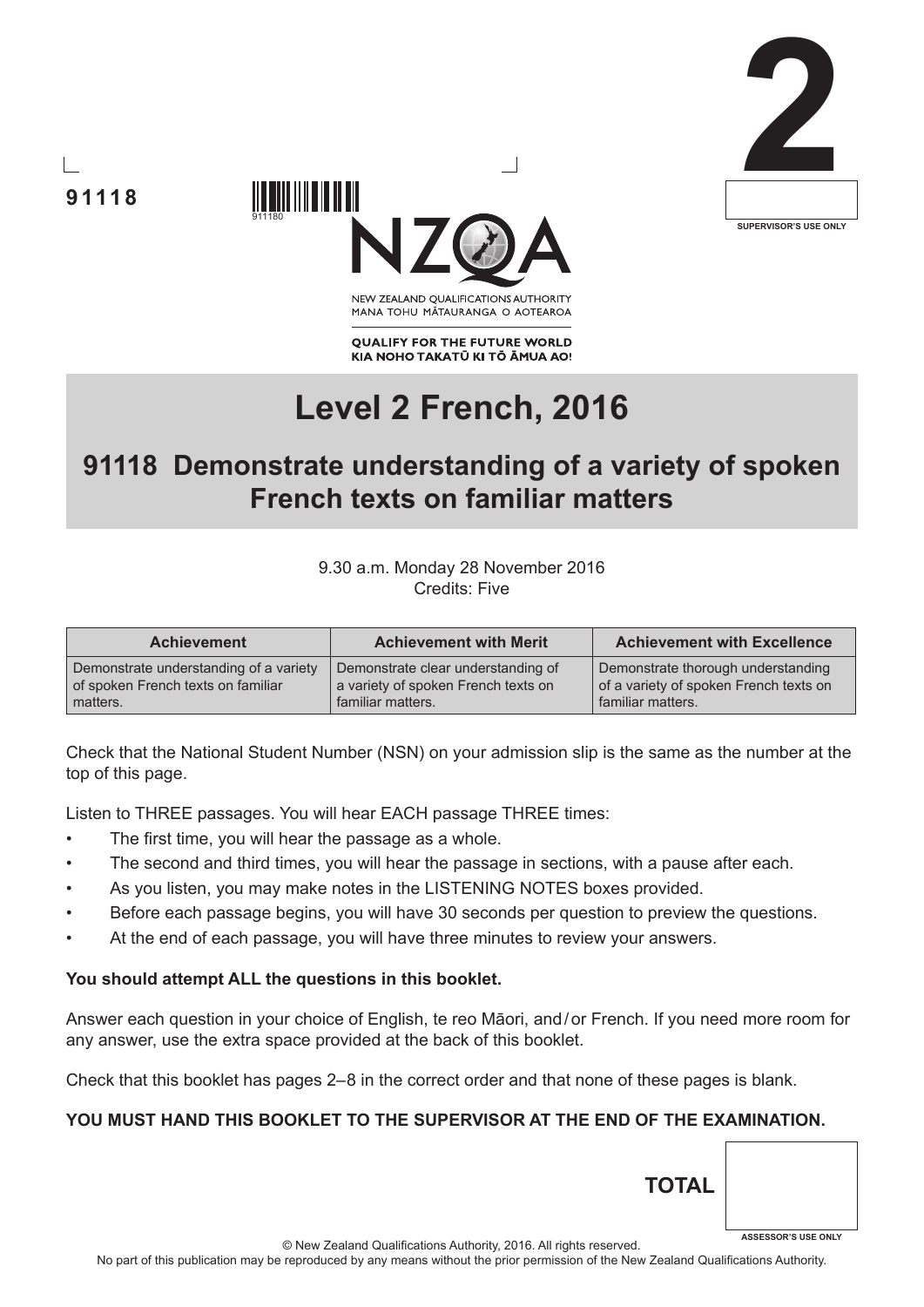## **FIRST PASSAGE:** *L'histoire d'Amira***/Amira's story**

Listen to this radio report about Amira, a girl from Syria. Question One is based on this passage. Use the information you have heard to answer the question in your choice of English, te reo Māori, and/or French. You now have 30 seconds to read the question.

#### **Glossed vocabulary**

| la Syrie          | Syria                            |
|-------------------|----------------------------------|
| les bombardements | bombings                         |
| Rennes            | a city in France                 |
| en première       | the French equivalent of Year 12 |

## **LISTENING NOTES**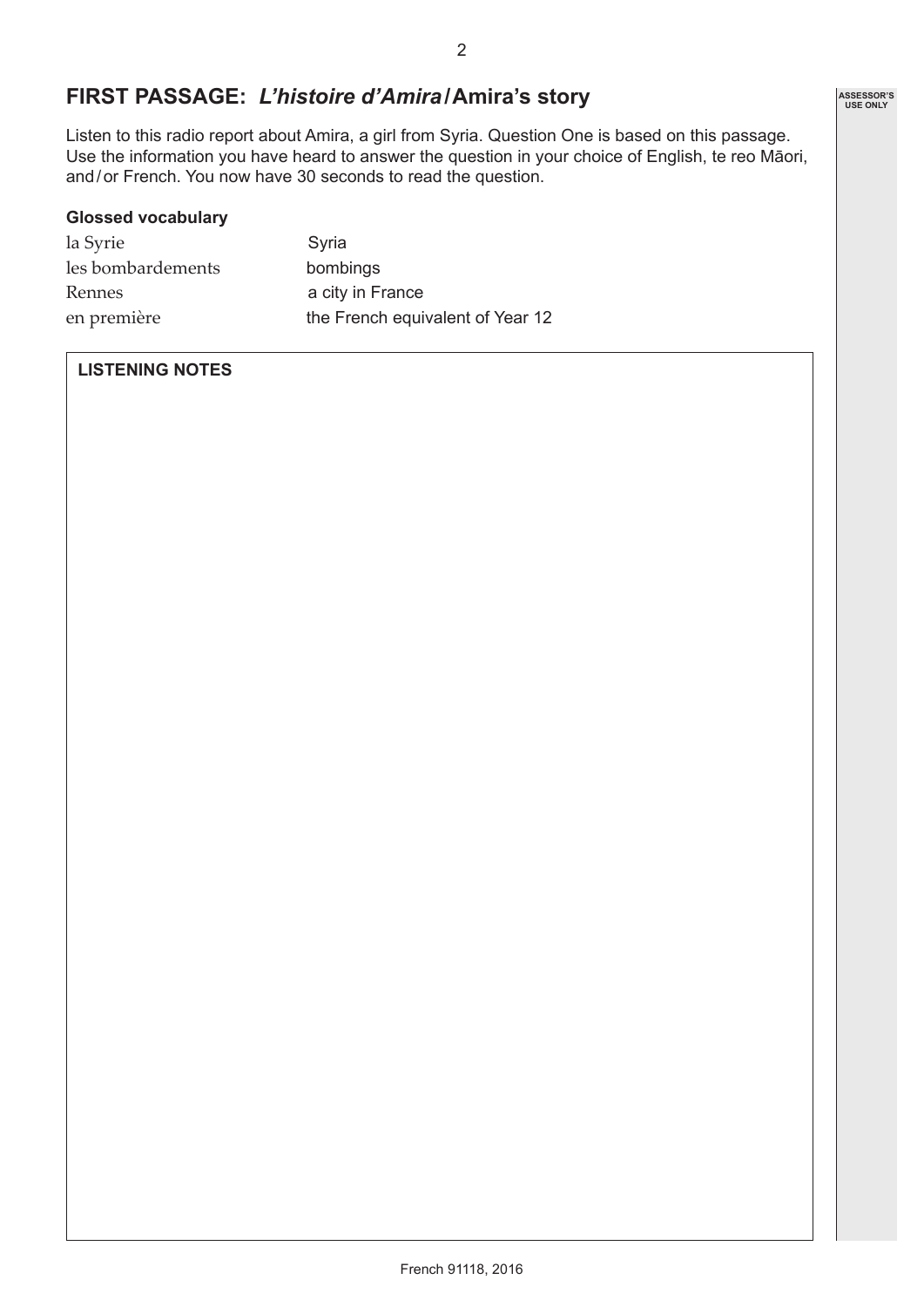**ASSESSOR'S USE ONLY**

## **QUESTION ONE**

Remember to support your answers with evidence from the text.

(a) Describe in detail Amira's life in Syria before the conflict. *Décrivez en détail la vie d' Amira avant le conflit en Syrie.*

(b) Describe in detail how Amira's life in Syria changed after the conflict began. *Décrivez en détail comment la vie d' Amira en Syrie a changé après le début du conflit.*

(c) According to the text, what problems have Amira's parents encountered in France? *Selon le texte, quels sont les problèmes que les parents d' Amira ont connus en France?*

(d) What is life like for Amira today, and what are her plans for the future? *Comment est la vie d'Amira aujourd'hui et quels sont ses projets pour l'avenir ?*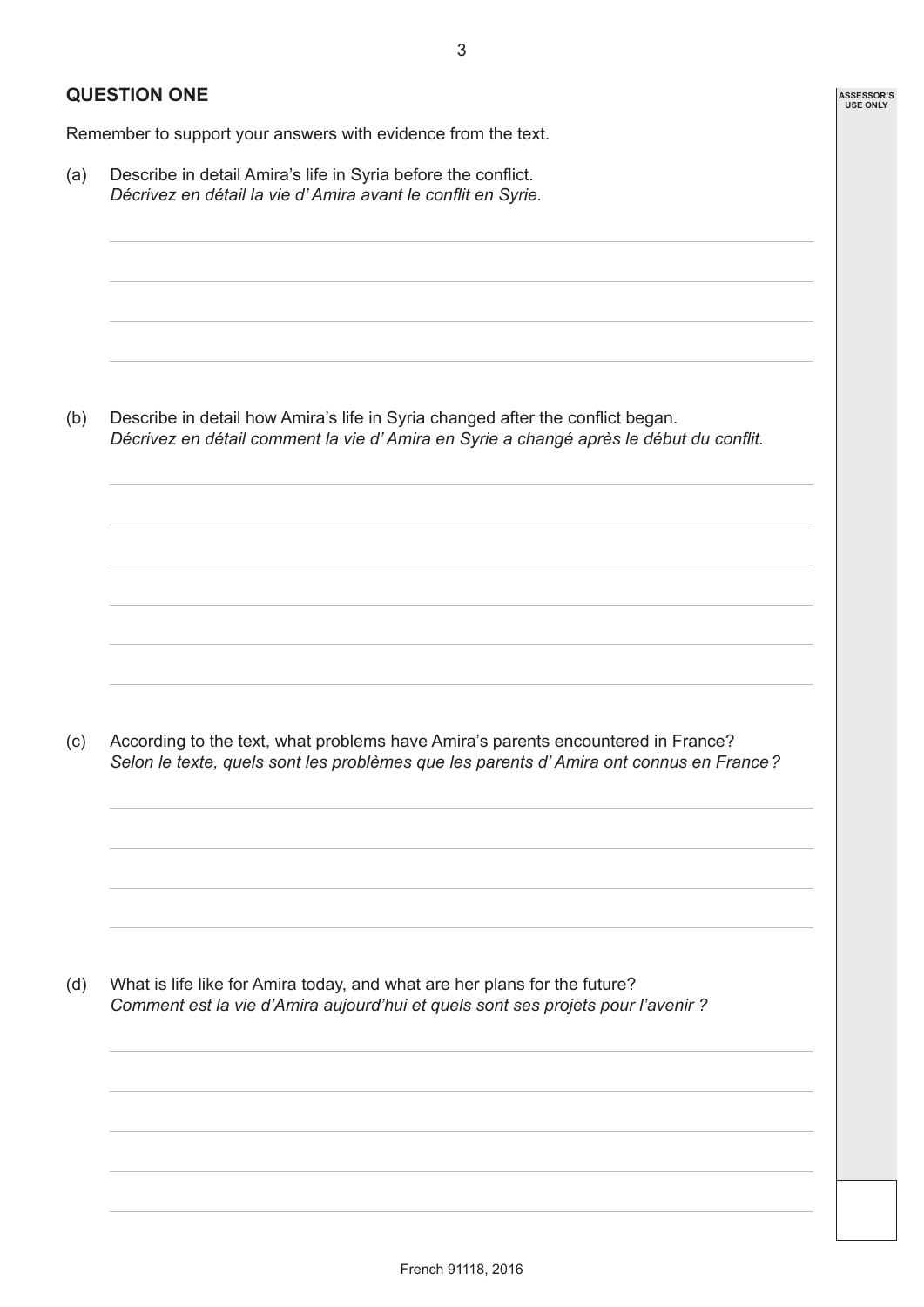## **SECOND PASSAGE:** *Justin Trudeau – Premier ministre du Canada*  **Justin Trudeau – Prime Minister of Canada**

Listen to this podcast about Justin Trudeau, the Prime Minister of Canada. Question Two is based on this passage. Use the information you have heard to answer the question in your choice of English, te reo Māori, and/or French. You now have 30 seconds to read the question.

#### **Glossed vocabulary**

| les États-Unis | United States of America |
|----------------|--------------------------|
| le verre       | the glass                |
| avoir raison   | to be right              |
| un tatouage    | a tattoo                 |
| l'épaule       | shoulder                 |

#### **LISTENING NOTES**

Justin Trudeau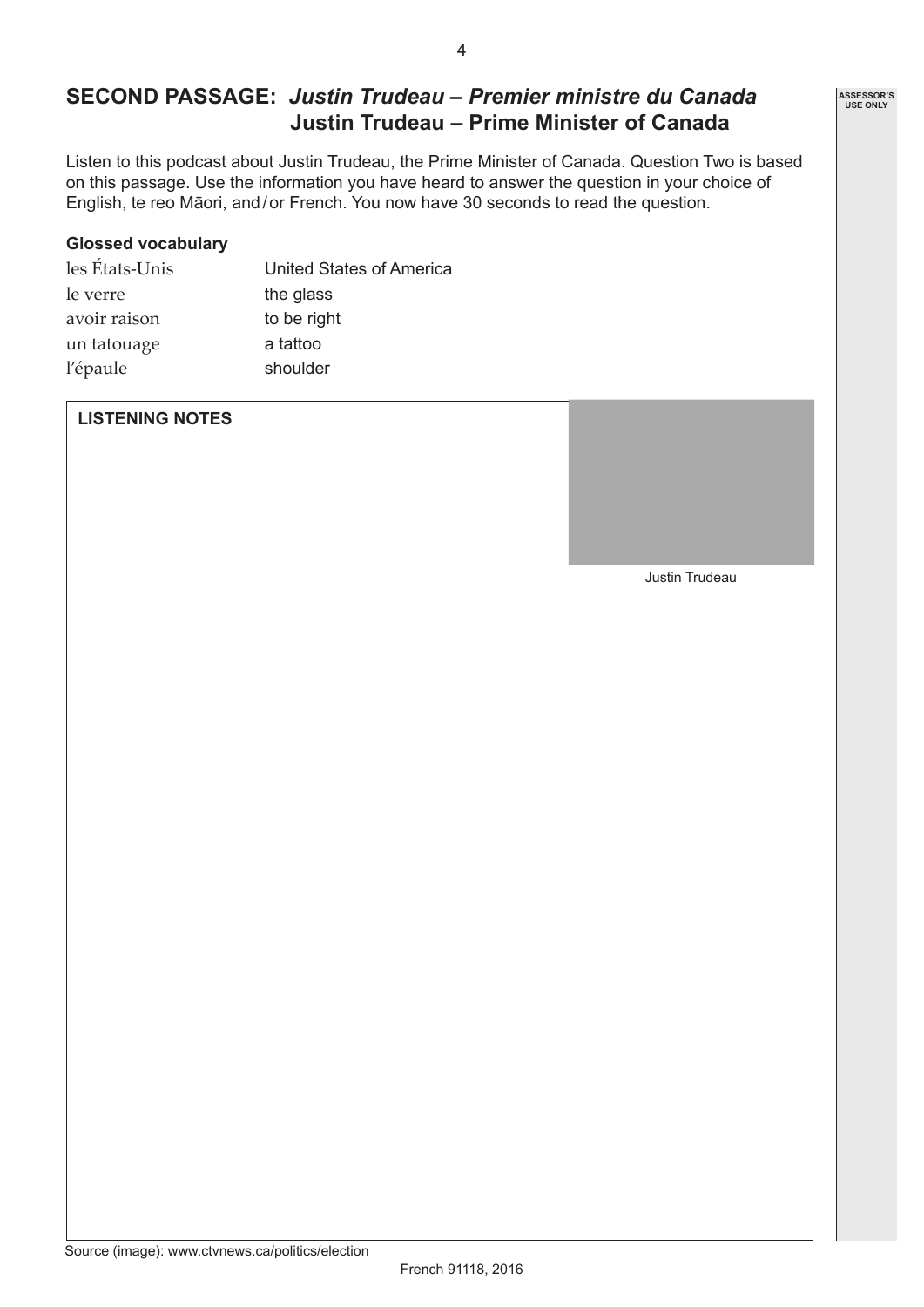## **QUESTION TWO**

Remember to support your answers with evidence from the text.

(a) According to the text, what signs were there that Justin Trudeau might one day become the Prime Minister of Canada? *Selon le texte, quels signes ont indiqué que Justin Trudeau pourrait un jour devenir Premier ministre du Canada?*

(b) Describe Trudeau's life before he became Prime Minister. *Décrivez la vie de Trudeau avant qu'il devienne Premier ministre.*

(c) According to the text, what are Trudeau's goals while Prime Minister? *Selon le texte, quels sont les buts de Trudeau pendant qu'il est Premier ministre ?*

(d) According to the text, what are Trudeau's strong points? *Selon le texte, quels sont les atouts de Trudeau?*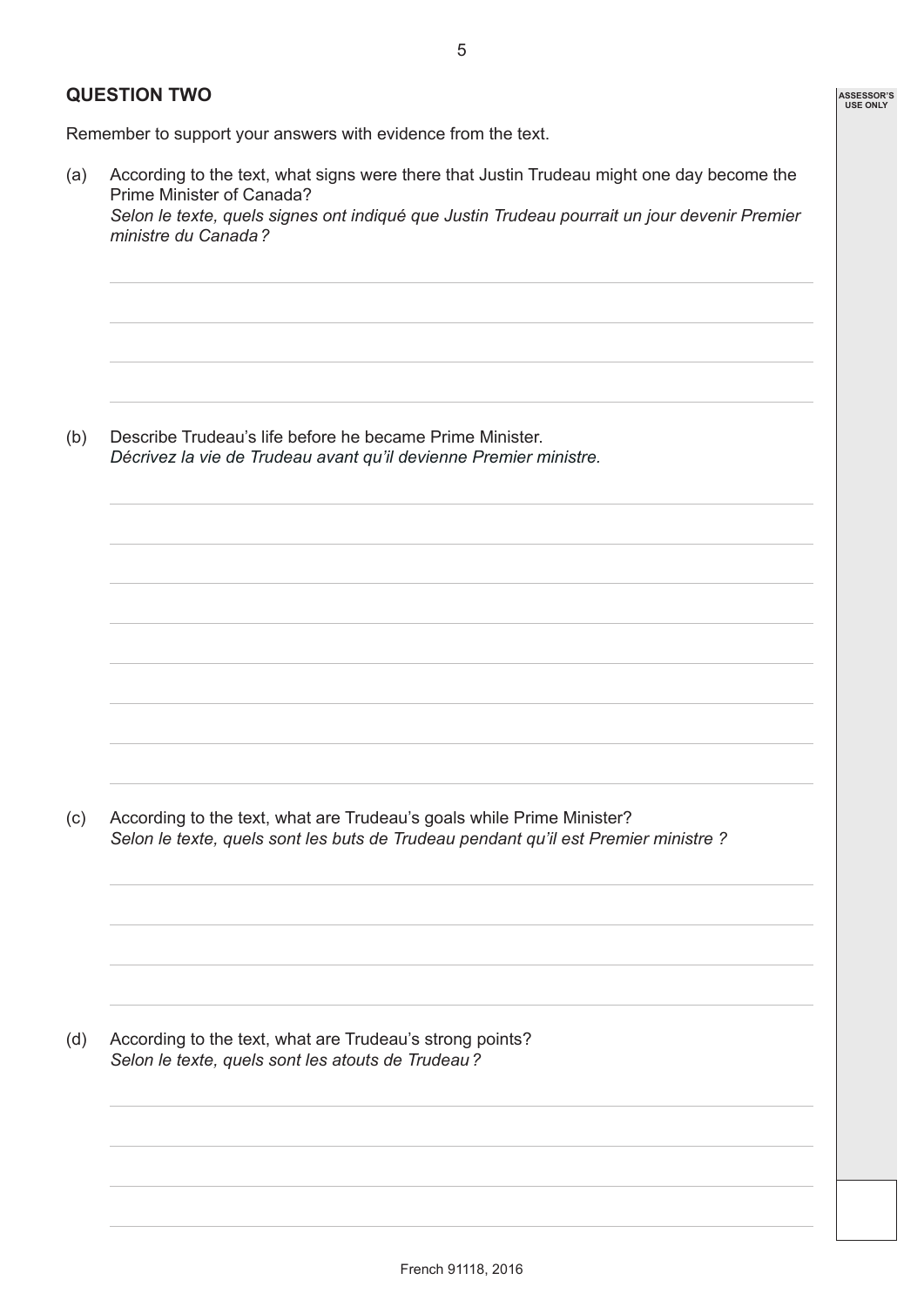## **THIRD PASSAGE:** *BlaBlaCar – Covoiturage en France*  **BlaBlaCar – Car sharing in France**

Listen to this advertisement about car sharing. Question Three is based on this passage. Use the information you have heard to answer the question in your choice of English, te reo Māori, and/or French. You now have 30 seconds to read the question.

#### **Glossed vocabulary**

| les frais de péage | toll road fees |
|--------------------|----------------|
| l'essence          | petrol         |
| le passager        | passenger      |
| le trajet          | trip           |
| le conducteur      | driver         |

#### **LISTENING NOTES**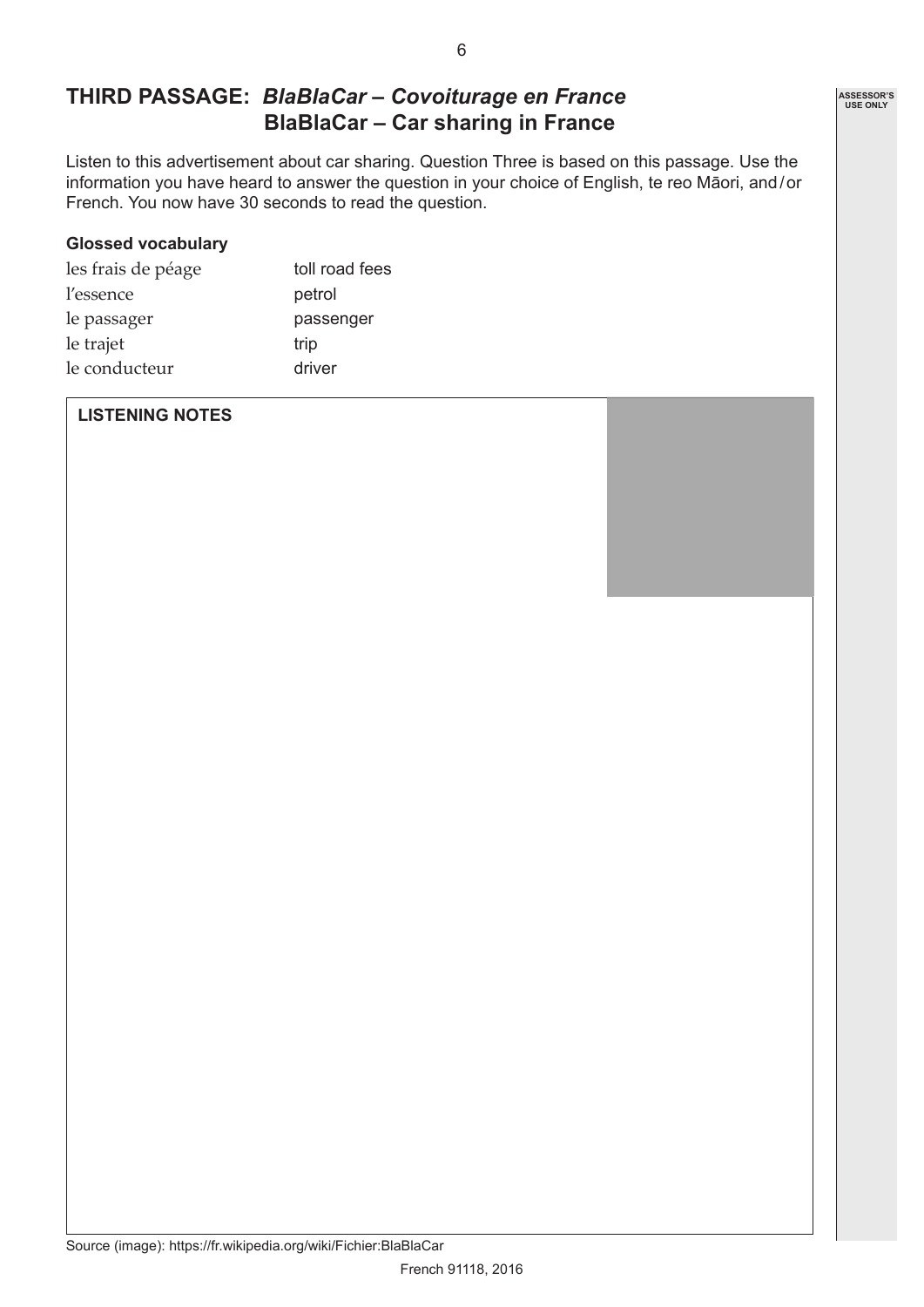**ASSESSOR'S USE ONLY**

## **QUESTION THREE**

Remember to support your answers with evidence from the text.

(a) What are the benefits of the system, for both the driver and the passengers? *Quels sont les avantages de ce système, pour le conducteur et pour les passagers?*

(b) How does the car sharing system work? *Comment marche le système de covoiturage?*

(c) What is the purpose of the advertisement? *Quel est le but de la publicité?*